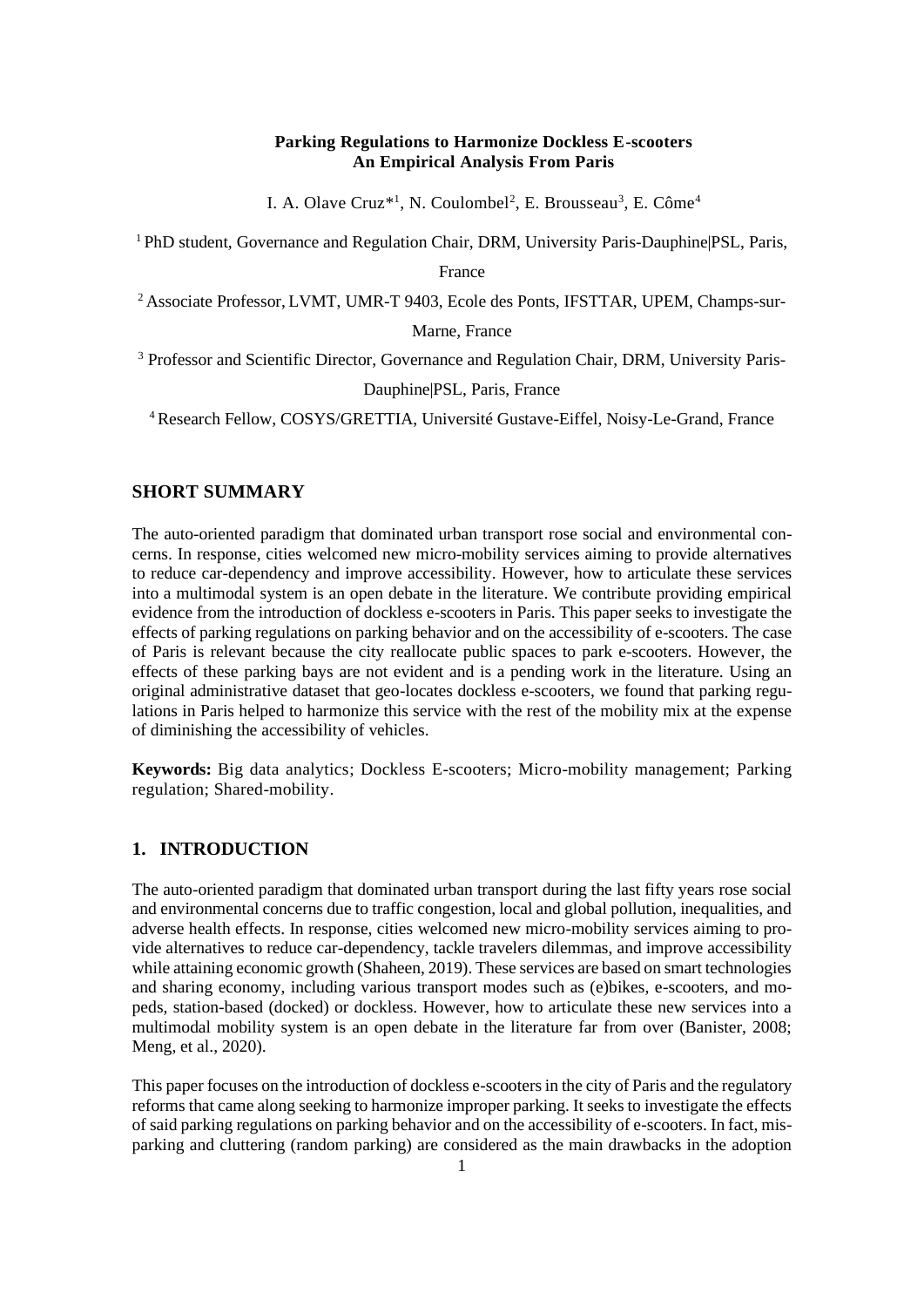and acceptance of dockless modes, especially e-scooters (Gössling, 2020); e.g. cities such as Barcelona and Miami banned them from circulation on this basis. The case of Paris is of particular relevance because the city decided to reallocate public spaces to exclusively park e-scooters. However, the effects of these parking bays on parking behavior and accessibility of vehicles are not evident and, to the best of our knowledge, they have not been yet addressed in the literature. While parking bays could reduce cluttering and mis-parking, they might also make e-scooters less accessible by limiting pick-up and drop-off points and concentrating vehicles in certain spots. This paper intends to shed light on these issues using an original database that geo-locates escooters in the city.

Dockless e-scooters have received limited attention in the literature so far because they are a relatively recent innovation for shared-mobility. Some of the available academic studies have focused on users demand and adoption (McKenzie, 2020; Younes, et al., 2020), mode choice and spatial competition (Reck, et al., 2021), social concerns and regulation (Gössling, 2020; Moran, et al., 2020). In addition, we have identified few studies that explore the challenges regarding parking regulations. Brown (2021a) reviewed regulatory frameworks form 37 different US cities and found an important variation of practices across cities and a constant concern from authorities to improve parking behavior. For instance, in 95% of the cases parking on sidewalks is allowed, meanwhile parking against buildings is only forbidden in 11 cities (30%). Brown et al. (2021b) provided additional evidence about how bad e-scooters are parked in comparison to other mobility modes such as bikes and motor vehicles. They collected in-field data during three days from five US cities with a large micro-mobility mix in streets with high levels of transport activity. After defining micro-mobility parking violations as blocking crosswalks or reducing sidewalk spaces below the reglementary minimum, the authors found that improper parking among e-scooters happened in only 1.1% of the cases. Nevertheless, these studies fail to reconcile the intrinsic relationship between cluttering and improper parking. A cluttered distribution of vehicles gives the perception of mis-parking even when individually e-scooters are properly parked.

These papers are relevant in our study because they discuss how parking regulation might help to enhance the adoption of e-scooters at the expense of harming accessibility when implemented improperly. However, empirical evidence is currently either restricted to stated preferences, or limited by the low spatial extension and time depth of the collected dataset. We intend to fill this gap in the literature by using observational data with a high spatial and time coverage.

# **2. METHODOLOGY**

The analysis is based on the spatial relationship between vehicles and parking bays and its evolution over time. We evaluate the effects of parking bays computing the following measures: the planar distance between each vehicle and the closest parking bay and the demand for parking bays. The latter includes both the share of the fleet-size using parking bays and the share of parking bays with at least one e-scooter. Furthermore, we have developed an original methodology to account for measurement errors due to potential GPS inaccuracies (not reported here). Because no information is available unfortunately on the exact date of construction of the parking bays, the analysis focuses more on the before-after comparison (by comparing the initial situation in mid-2019 to the situation by the end of 2020) than on the dynamic itself.

Regarding the effects on the accessibility of e-scooters, we produce two types of raster datasets at a spatial resolution of 2m by 2m each time the geo-location of the vehicle is observed. To produce comparable raster datasets over time, everyone was snapped and masked to a *basic raster* which cover a surface up to 1km away from the farthest parking bay in every direction of the city. The first type stores in each pixel the planar distance to the closest e-scooter while the second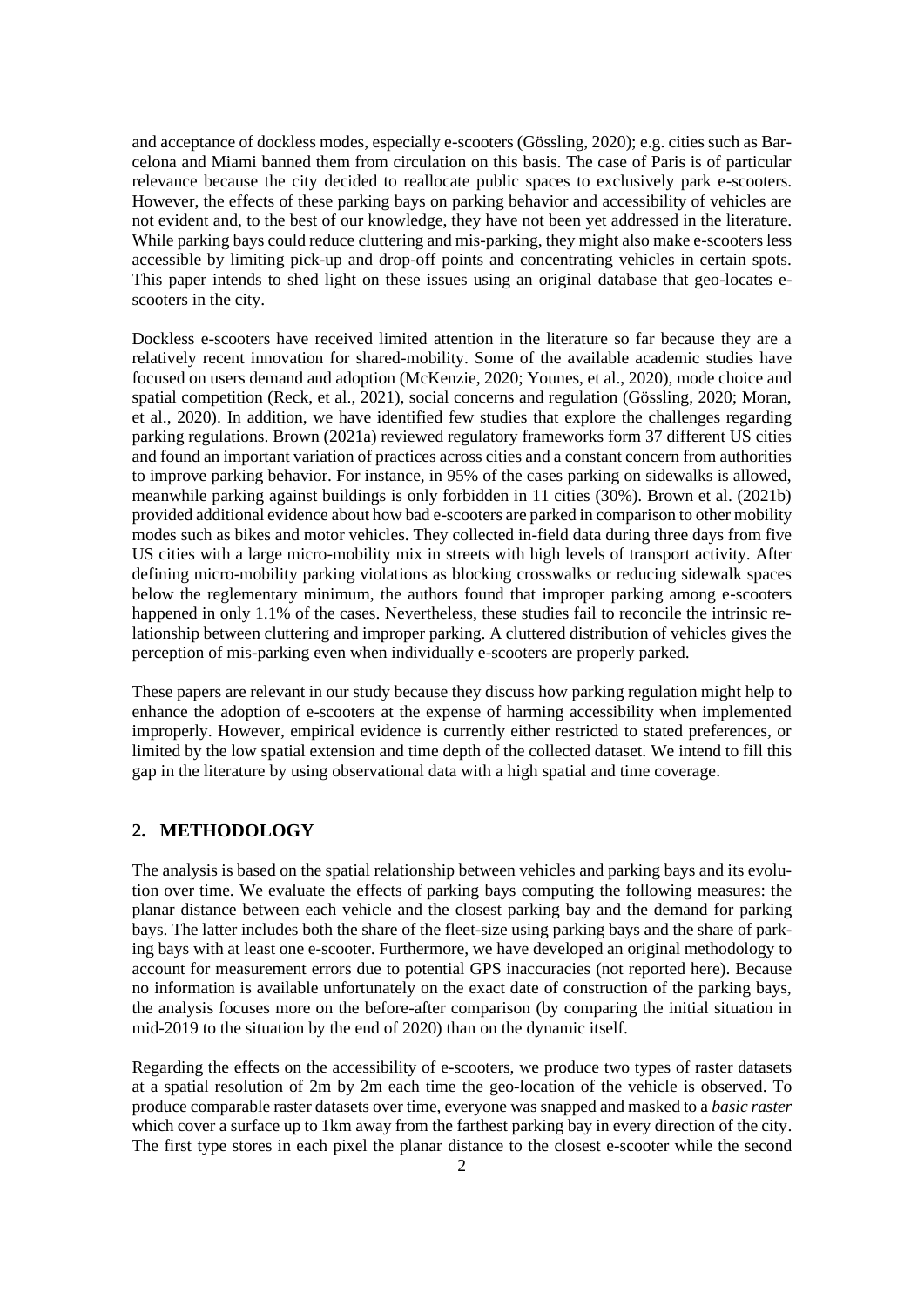stores the number of vehicles within a radius of 100m. Zonal statistics were then extracted to compare the evolution over time. Furthermore, we are currently studying the evolution of e-scooters parked outside parking bays. The objective is to understand the conditions under which some users still mis-park to help policy makers in their future endeavors.

## **3. RESULTS AND DISCUSSION**

Dockless e-scooters circulated the Parisian streets for the first time on the summer of 2018 and a social debate immediately arose. Some argued in favor of clean and ludic alternatives to commute to ease transport-related concerns. On the contrary, others highlighted the chaos and the lack of security mainly caused by irresponsible riding, mis-parking, cluttering, and vandalism. In response, the city implemented a plan in an attempt to harmonize this service with the rest of the mobility mix. First, in April 2019, the city announced the construction of 2,500 parking bays (painted corrals) for the exclusive use of e-scooters. According to the authorities, half of these were built the last months of 2019 and the rest during 2020. The target distance between two parking bays is around 150m and the total capacity is enough to allocate the whole fleet (15,000) from the three firms that operate in the city: Lime, Tier, and Dott.<sup>1</sup> Second, in July and October 2019 the city issued a series of reforms in line with the aforementioned objectives.<sup>2</sup> These reforms clarified the regulatory framework to delineate the characteristics and rules to ride and park micromobility vehicles powered by non-thermic engines (or Engins de Déplacement Personnel Motorisé in French).

In order to investigate the effects of parking regulations in Paris, we use an original administrative dataset that geo-locates dockless e-scooters parked in the city. The information ranges from August 2019 to December 2020, and is available on a daily basis with a frequency of three hours. The geo-location of parking bays was collected from the city's open data site.

Parking regulations in Paris had a positive effect on harmonizing dockless e-scooters parked in the city. Before the construction of parking bays, the average distance between e-scooters and their virtual location was close to 100m, once they were built the distance falls to around 20m (a percentage decrease of 80%). The evolution over the whole timespan scaled by the daily fleet size is documented in Figure 1 (a). The comparison among districts also revealed interesting results. Figure 1 (c) shows the district variation in this measure in December 2020. As noticed, e-scooters are located closer to parking bays in the southern districts. Regarding the evolution in the demand for parking bays, we found positive results. As observed in Figure 1 (b), considering a spatial tolerance of 30 meters around parking bays (defined after a GPS accuracy analysis not shown here), in August 2019, around 25% of the space later used for parking bays had at least one vehicle raising up until 85% after their implementation (60 pp. increase). In terms of coverage, in December 2020, parking bays allocated almost 85% of the fleet-size (not shown here).

<sup>&</sup>lt;sup>1</sup> Initially, 12 operators had permits to deployed dockless e-scooters in the city and the fleet-size was close to 20,000 vehicles. Nonetheless, in July 2020, after a public tender, the city granted permits only to Lime, Dott, and Tier to operate 5,000 vehicles each. Winners were selected on the promises of implement sustainable and environmentally responsible business practices, improve user safety, and on their ability to manage the maintenance, removal, and parking of e-scooters (Sands R., 2020. How to Win a Mobility Tender: Insights from the Paris Scooter Operators. Autonomy, accessed September 2020. Accessible at: https://www.autonomy.paris/en/how-to-win-a-mobility-tender-insights-from-the-paris-scooter-operators). <sup>2</sup> See Arrêté No 2019 P 16391 and Décret No 2019-1082 for further details.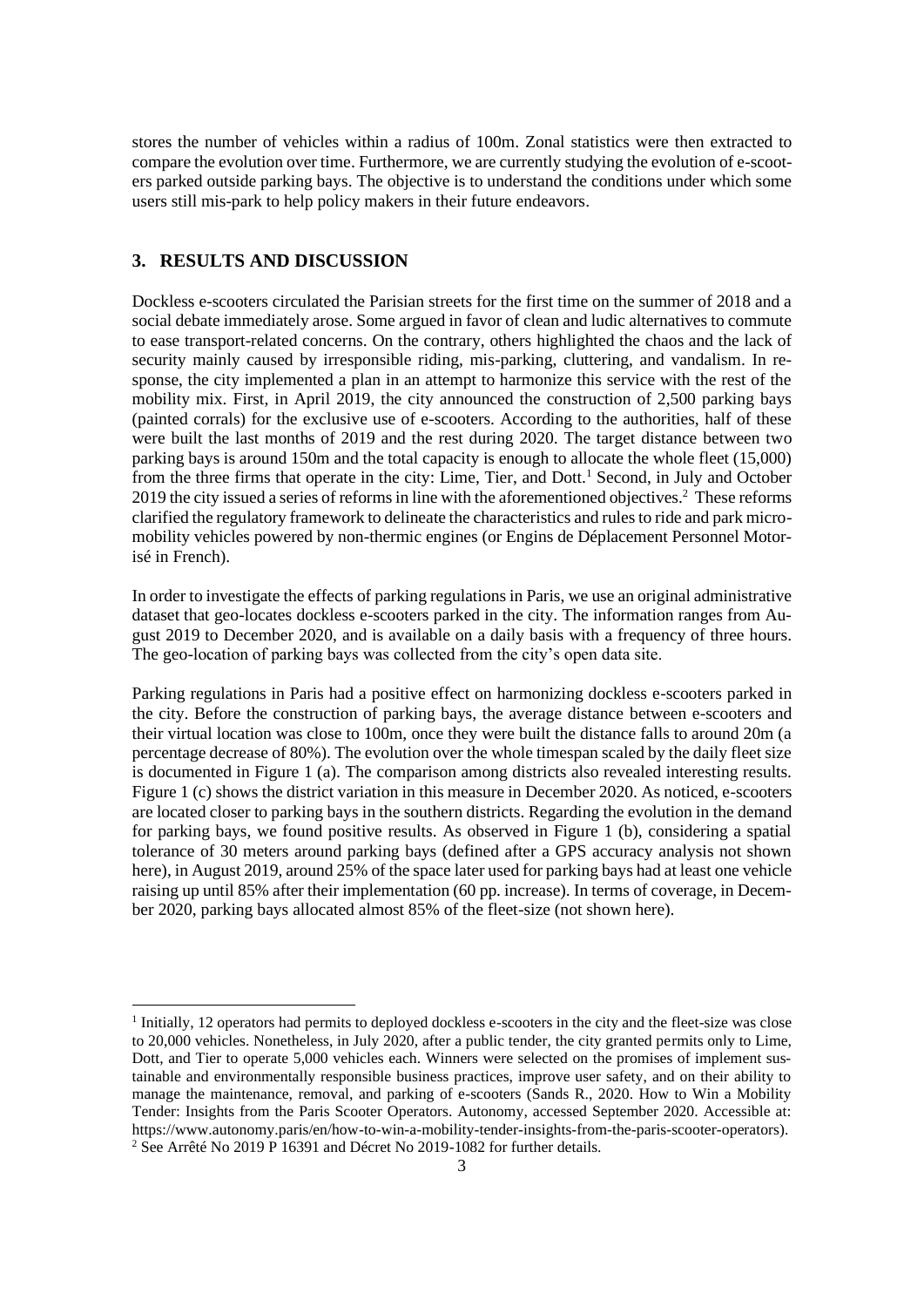

**dockless e-scooters**

The construction of parking bays also had an effect on the spatial distribution of e-scooters. In August 2019, the average distance to find an e-scooter was about 180m reaching almost 250m at the end of 2020. In consequence, parking regulations in Paris have a negative effect on the travel time which might harm the demand for this service, an open question that remained to be answered in future work. Finally, the measure of the average density of e-scooters showed no changes along the timespan. However, the results showed that parking bays redistributed the number of vehicles across the city improving the coverage in regions with a low provision before their construction (not shown here). In other words, the regulation improved the accessibility in outer regions of the city.

### **4. CONCLUSIONS**

This analysis reveals that parking regulations in Paris have helped to harmonize this service with the rest of the mobility mix. The evolution of the measures we have developed here shows that, on average, 85% of parked e-scooters are located inside parking bays. However, we have shown evidence that the location of the parking bays has an impact on the accessibility of dockless escooters measured as the average distance to find a vehicle in any location of the city. Our work has important policy implications for urban planning, the evidence shown here might help policy makers to decide the optimal number of parking bays as well as their optimal location to find a balance in the threshold between harmonization and accessibility.

#### **REFERENCES**

Banister, D., 2008. The sustainable mobility paradigm. *Transport Policy*, 15(2), pp. 73-80.

Brown, A., 2021a. Scooters are Here, but Where Do They Go? Aligning Scooter Regulations with City Goals. *International Transport Forum Discussion Papers*, Issue 11, OECD Publishing, Paris.

Brown, A., Klein, N. J. & Thigpen, C., 2021b. Can you Park your Scooter There? Why Scooter Riders Mispark and What to do about it. *Findings*.